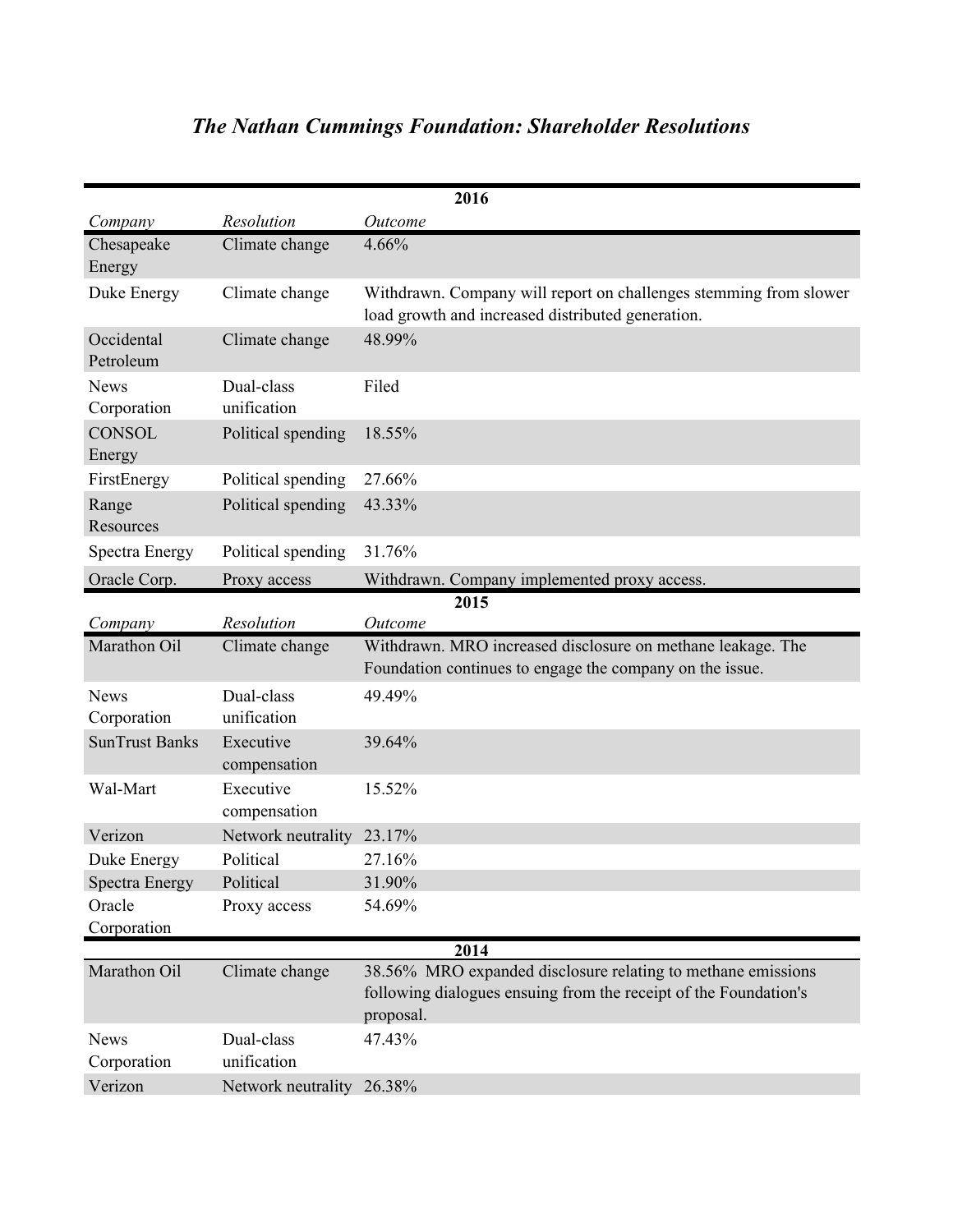| Duke Energy                                   | Political<br>contributions                  | 49.37%                                                                                   |
|-----------------------------------------------|---------------------------------------------|------------------------------------------------------------------------------------------|
| <b>Spectra Energy</b>                         | Political<br>contributions                  | 29.60%                                                                                   |
| Darden<br>Restaurants                         | Proxy access                                | Withdrawn. DRI included a proxy access bylaw in its 2014 proxy<br>statement.             |
| Oracle                                        | Proxy access                                | 44.68%                                                                                   |
| <b>SLM</b><br>Corporation                     | Proxy access                                | 66.31% SLM will propose a proxy access bylaw in 2015.                                    |
| Agilent<br>Technologies,<br>Inc.              | Board<br>declassification                   | Withdrawn.                                                                               |
| <b>Air Products</b><br>and Chemicals,<br>Inc. | Board<br>declassification                   | Withdrawn.                                                                               |
| BorgWarner                                    | Board                                       | Withdrawn.                                                                               |
| Costco<br>Wholesale<br>Corporation            | Board<br>declassification                   | Withdrawn.                                                                               |
| Jacobs<br>Engineering                         | Board<br>declassification                   | Withdrawn.                                                                               |
| Phillips 66                                   | Board<br>declassification                   | Withdrawn.                                                                               |
| Rockwell<br>Collins, Inc.                     | Board<br>declassification                   | Withdrawn.                                                                               |
| SCANA Corp.                                   | Board<br>declassification                   | Withdrawn.                                                                               |
| Varian Medical                                | Board                                       | Withdrawn.                                                                               |
| Systems, Inc.                                 | declassification                            |                                                                                          |
|                                               |                                             | 2013                                                                                     |
| Chesapeake                                    | Accelerated                                 | 27.1%                                                                                    |
| <b>Pitney Bowes</b>                           | Accelerated                                 | Omitted                                                                                  |
| Ventas                                        | Accelerated                                 | 36.3%                                                                                    |
| McKesson                                      | Equity retention                            | 26.9%                                                                                    |
| Caterpillar                                   | Executive<br>compensation $&$<br><b>ESG</b> | 7%                                                                                       |
| AT&T                                          |                                             | Network neutrality Withdrawn. Company issued report on network neutrality.               |
| <b>Sprint Nextel</b>                          |                                             | Network neutrality Vote delayed pending possible acquisition.                            |
| Verizon                                       | Network neutrality 24.1%                    |                                                                                          |
| Mylan                                         | Political<br>contributions                  | Withdrawn. Company agreed to undertake disclosure in line with<br>current best practice. |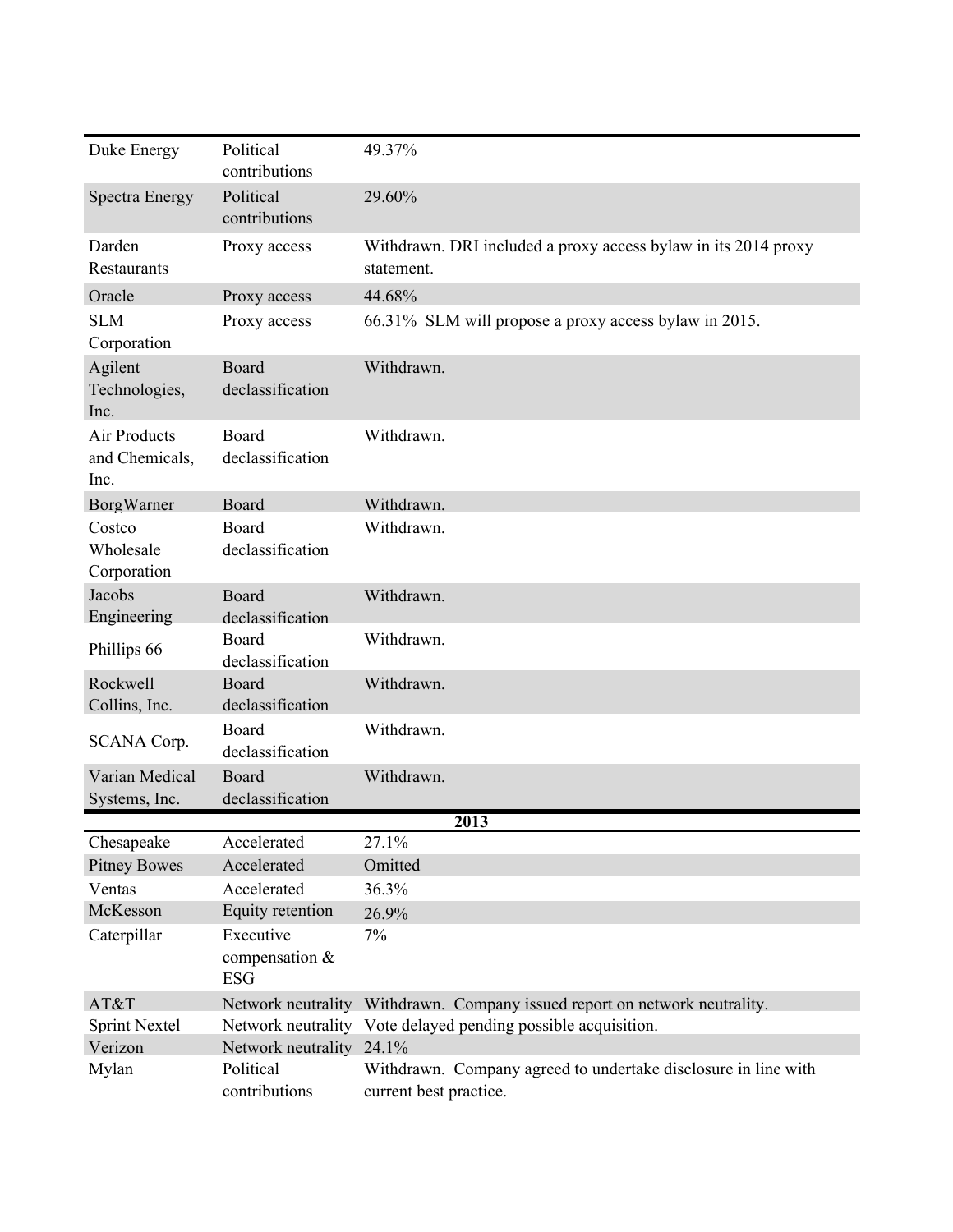| Spectra Energy         | Political               | 33.3%                                                            |
|------------------------|-------------------------|------------------------------------------------------------------|
| Valero Energy          | Political               | 42.9%                                                            |
|                        | contributions           |                                                                  |
| <b>SLM</b>             | Political               | 35.5%                                                            |
| Corporation            | contributions/lobby     |                                                                  |
| Darden                 | Proxy access            | 61.6%                                                            |
| Restaurants            |                         |                                                                  |
| Twenty-First           | Dual-class              | The vote did not count due to a technicality.                    |
| <b>Century Fox</b>     | unification             |                                                                  |
| <b>Baxter</b>          | Board                   | Withdrawn.                                                       |
| International          | declassification        |                                                                  |
| Best Buy Co.           | Board                   | Withdrawn.                                                       |
| BorgWarner             | Board                   | 98.9%                                                            |
| CareFusion             | Board                   | Withdrawn.                                                       |
| CarMax                 | Board                   | Withdrawn.                                                       |
| <b>FLIR Systems</b>    | Board                   | Withdrawn.                                                       |
| FMC Corp.              | Board                   | Withdrawn.                                                       |
| Marathon               | Board                   | Withdrawn.                                                       |
| Petroleum              | declassification        |                                                                  |
| Moody's Corp.          | Board                   | Withdrawn.                                                       |
| salesforce.com         | Board                   | Withdrawn.                                                       |
|                        |                         |                                                                  |
| V.F.                   | Board                   | Withdrawn.                                                       |
| Xylem                  | Board                   | Withdrawn.                                                       |
|                        |                         | 2012                                                             |
| <b>Wal-Mart Stores</b> | Board<br>qualifications | 2.0%                                                             |
| D.R. Horton            | Climate change          | Withdrawn. Company agreed to begin providing investors with      |
|                        |                         | information on its approach to climate change through the Carbon |
|                        |                         | Disclosure Project.                                              |
| Masco                  | Equity retention        | 13.4%                                                            |
| McKesson               | Equity retention        | 24.2%                                                            |
| Oracle                 | Equity retention        | 19%                                                              |
| Goldman Sachs          | Executive               | Omitted.                                                         |
|                        | compensation            |                                                                  |
| JPMorgan               | Executive               | Omitted.                                                         |
| Chase                  | compensation            |                                                                  |
| AT&T                   | Network neutrality      | 5.9%                                                             |
| <b>Sprint Nextel</b>   | Network neutrality 3.4% |                                                                  |
| Verizon                | Network neutrality      | 7.9%                                                             |
| Mylan                  | Political               | 34.8%                                                            |
| National Oilwell       | Political               | 33.9%                                                            |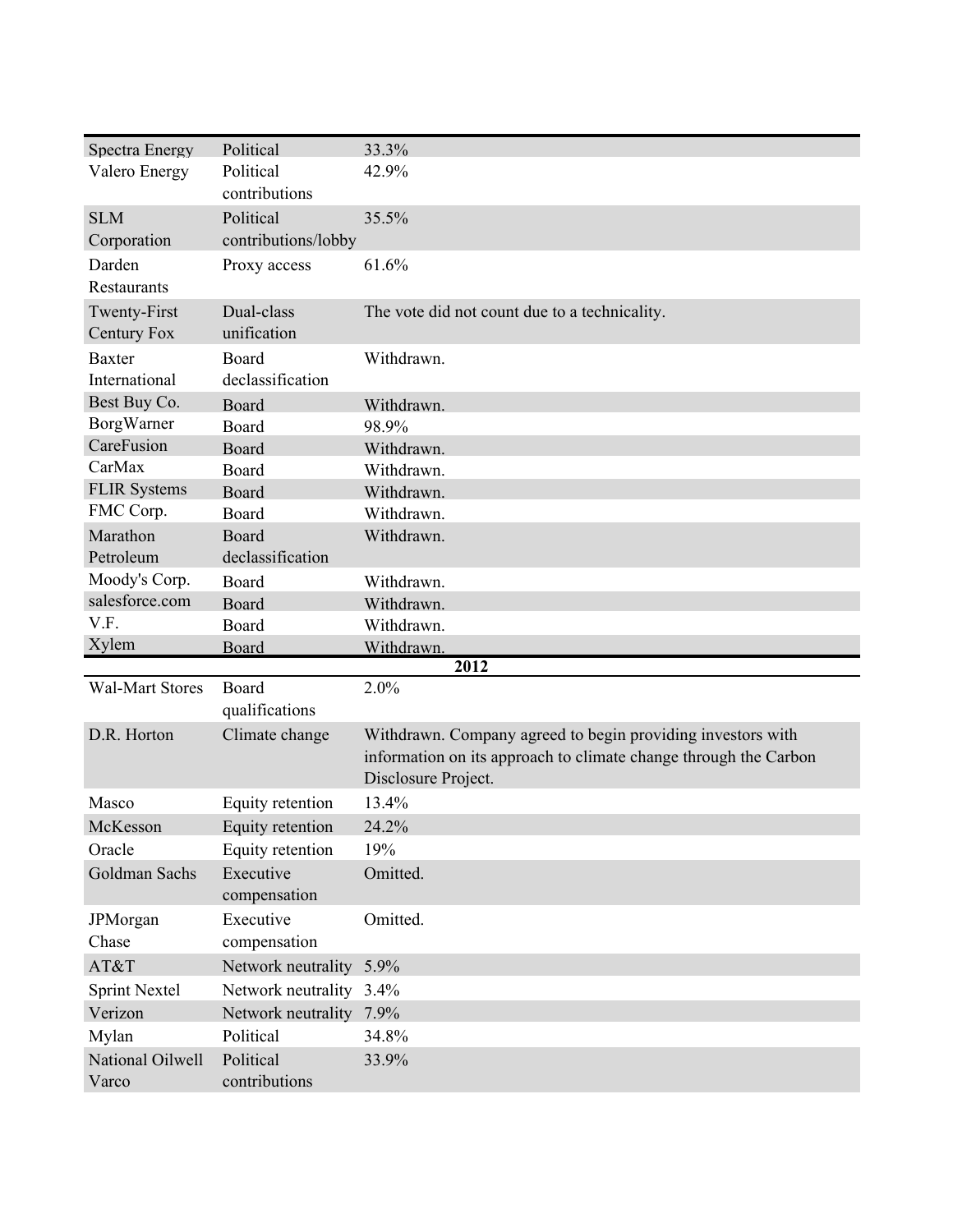| Healthcare                          | contributions              | Withdrawn. Company will disclose all political expenditures, both<br>direct and indirect, and provide Board oversight.             |
|-------------------------------------|----------------------------|------------------------------------------------------------------------------------------------------------------------------------|
| Valero Energy                       | Political<br>contributions | 35.9%                                                                                                                              |
| <b>News</b><br>Corporation          | Dual class<br>unification  | 28.8%                                                                                                                              |
| Amphenol                            | Board<br>declassification  | Withdrawn. Management will include a management-sponsored<br>proposal to declassify the board in the company's 2012 proxy.         |
| <b>Baxter</b><br>International      | Board<br>declassification  | 98.1%                                                                                                                              |
| Best Buy Co.                        | Board<br>declassification  | 97.4%                                                                                                                              |
| CarMax                              | Board<br>declassification  | 87.3%                                                                                                                              |
| C.H. Robinson<br>Worldwide          | Board<br>declassification  | Withdrawn. Management will include a management-sponsored<br>proposal to declassify the board in the company's 2012 proxy.         |
| Eli Lilly and Co.                   | Board<br>declassification  | Withdrawn. Management will include a management-sponsored<br>proposal to declassify the board in the company's 2012 proxy.         |
| <b>FLIR Systems</b>                 | Board<br>declassification  | 81.9%                                                                                                                              |
| <b>FMC</b><br>Corporation           | Board<br>declassification  | 82.7%                                                                                                                              |
| GameStop Corp.                      | Board<br>declassification  | Withdrawn. Management will include a management-sponsored<br>proposal to declassify the board in the company's 2013 proxy.         |
| Hudson City<br>Bancorp              | Board<br>declassification  | Withdrawn. Management will include a management-sponsored<br>proposal to declassify the board in the company's 2012 proxy.         |
| Moody's Corp.                       | Board<br>declassification  | 77.1%                                                                                                                              |
| O'Reilly<br>Automotive              | Board<br>declassification  | Withdrawn. Management will include a management-sponsored<br>proposal to declassify the board in the company's 2013 proxy.         |
| salesforce.com                      | Board<br>declassification  | 80.5%                                                                                                                              |
| <b>TECO</b> Energy                  | Board<br>declassification  | Withdrawn. Management will include a management-sponsored<br>proposal to declassify the board in the company's 2012 proxy.         |
| V.F.<br>Corporation                 | Board<br>declassification  | 62.7%                                                                                                                              |
| The Western<br><b>Union Company</b> | Board<br>declassification  | Withdrawn. Management will include a management-sponsored<br>proposal to declassify the board in the company's 2012 proxy.         |
| Wyndham<br>Worldwide                | Board<br>declassification  | Withdrawn. Management will include a management-sponsored<br>proposal to declassify the board in the company's 2012 proxy.<br>2011 |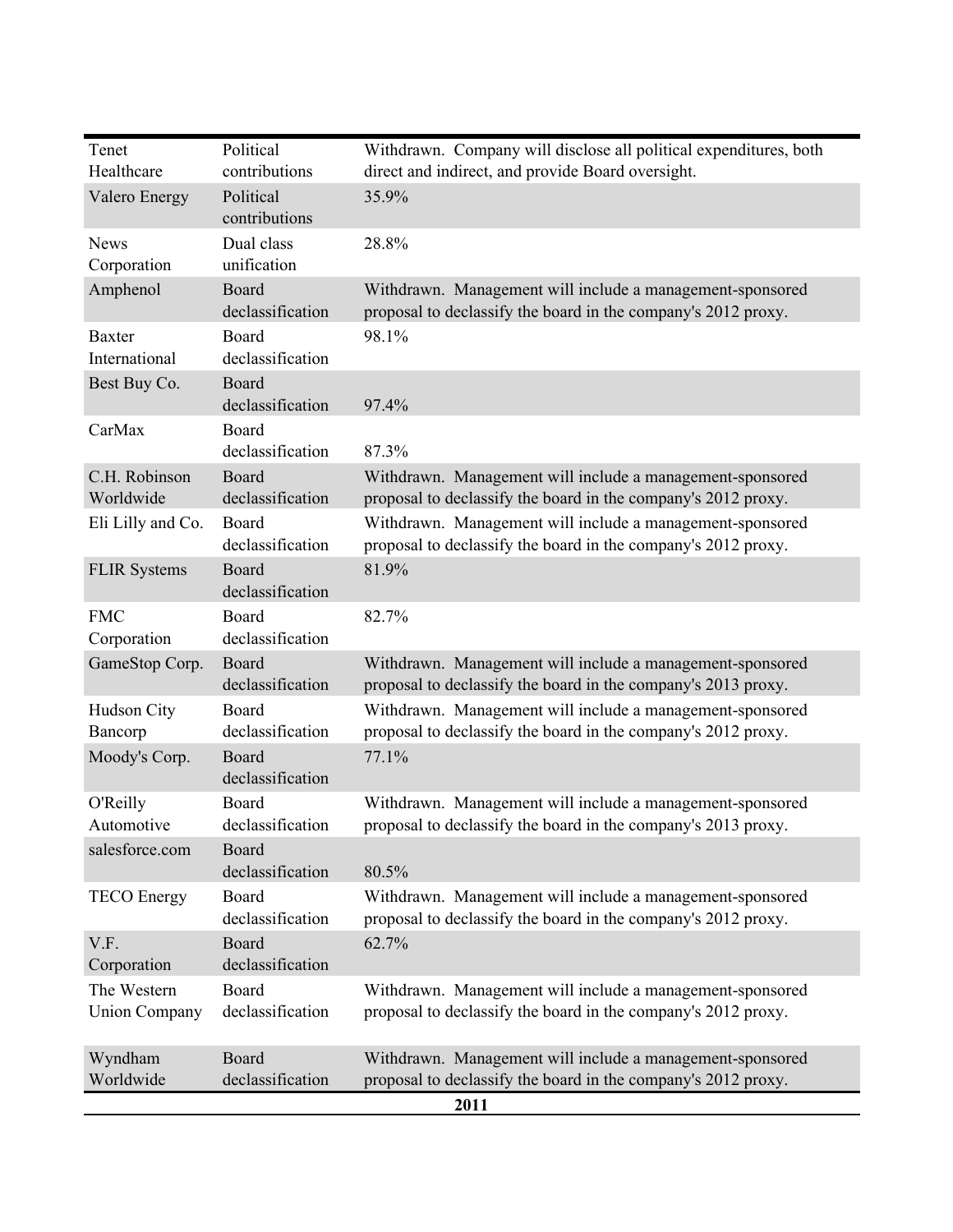| <b>Archer Daniels</b><br>Midland    | Climate change -<br>sustainable palm<br>oil sourcing | 5.8%                                                                                                                                   |
|-------------------------------------|------------------------------------------------------|----------------------------------------------------------------------------------------------------------------------------------------|
| <b>Avon Products</b>                | Climate change -<br>sustainable palm<br>oil sourcing | Withdrawn. Company agreed to purchase book and claim certificates<br>equivalent to 100% of its palm oil use and to report on progress. |
| D.R. Horton                         | Climate change                                       | 34.1%                                                                                                                                  |
| Lennar                              | Climate change                                       | 8%. Company has a dual class capital structure.                                                                                        |
| Ryland                              | Climate change                                       | 22.5%                                                                                                                                  |
| <b>Standard Pacific</b>             | Climate change                                       | 5.1%                                                                                                                                   |
| Goldman Sachs                       | Executive<br>compensation                            | 4.3%                                                                                                                                   |
| McKesson                            | Equity retention                                     | 22.0%                                                                                                                                  |
| Oracle                              | Equity retention                                     | 20.3%                                                                                                                                  |
| ConocoPhillips                      | Political<br>contributions                           | 27.0%                                                                                                                                  |
| National Oilwell<br>Varco           | Political<br>contributions                           | 35.2%                                                                                                                                  |
| Tesoro                              | Political<br>contributions                           | Withdrawn. Tesoro agreed to disclosure and board oversight of<br>corporate political spending.                                         |
| Valero Energy                       | Political<br>contributions                           | 35.7%                                                                                                                                  |
| <b>Avery Dennison</b>               | Board<br>declassification                            | Withdrawn. Management planned to include a management-sponsored<br>proposal to declassify the board in a future proxy.                 |
| <b>Baxter</b><br>International      | Board<br>declassification                            | Withdrawn. Management will include a management-sponsored<br>proposal to declassify the board in a future proxy.                       |
| C.H. Robinson<br>Worldwide, Inc.    | Board<br>declassification                            | 72%                                                                                                                                    |
| <b>CME</b> Group<br>Inc.            | Board<br>declassification                            | Withdrawn. Management will include a management-sponsored<br>proposal to declassify the board in a future proxy.                       |
| Dr Pepper<br>Snapple Group,<br>Inc. | Board<br>declassification                            | Withdrawn. Management will include a management-sponsored<br>proposal to declassify the board in a future proxy.                       |
| Eaton<br>Corporation                | Board<br>declassification                            | Withdrawn. Management will include a management-sponsored<br>proposal to declassify the board in a future proxy.                       |
| eBay Inc.                           | Board<br>declassification                            | Withdrawn. The Board of Directors will complete a review of<br>declassifying the board and moving to annual elections.                 |
| Hospira, Inc.                       | Board<br>declassification                            | Withdrawn. Management will include a management-sponsored<br>proposal to declassify the board in a future proxy.                       |
| Hudson City<br>Bancorp              | Board<br>declassification                            | 77%                                                                                                                                    |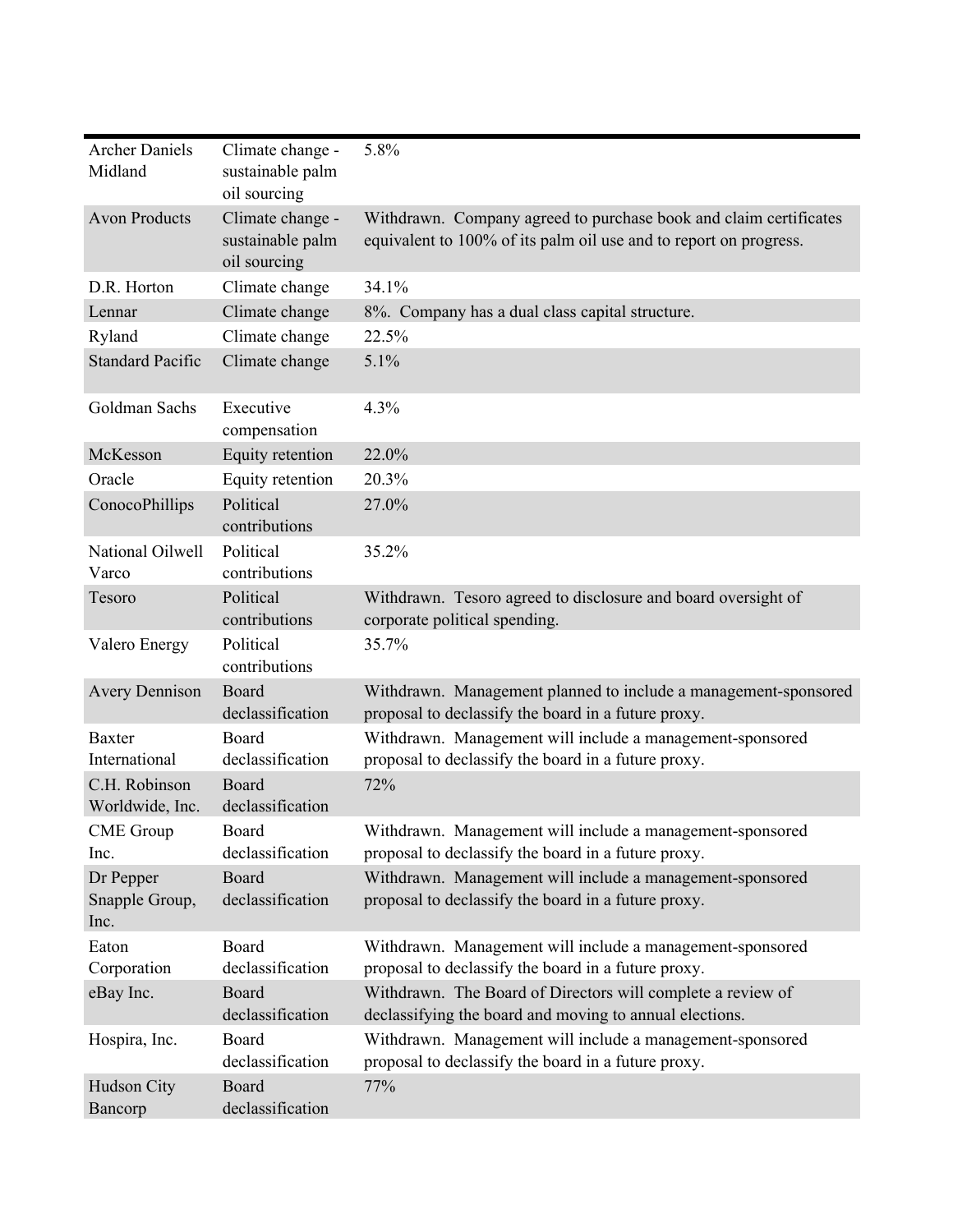| Juniper<br>Networks, Inc.                  | Board<br>declassification   | Withdrawn due to duplication of previously received declassification<br>proposal.                                                                                                  |
|--------------------------------------------|-----------------------------|------------------------------------------------------------------------------------------------------------------------------------------------------------------------------------|
| $L-3$<br>Communication<br>s Holdings, Inc. | Board<br>declassification   | Withdrawn due to technicality.                                                                                                                                                     |
| Life<br>Technologies                       | Board<br>declassification   | Withdrawn. Management will include a management-sponsored<br>proposal to declassify the board in a future proxy.                                                                   |
| Watson<br>Pharmaceuticals<br>$,$ Inc.      | Board<br>declassification   | Withdrawn. Watson is including management sponsored proposal to<br>declassify the board in the 2011 proxy statement.                                                               |
| Western Union<br>Company                   | Board<br>declassification   | 87%                                                                                                                                                                                |
|                                            |                             | 2010                                                                                                                                                                               |
| Exxon Mobil                                | Climate change              | 27.2%                                                                                                                                                                              |
| Kimco Realty                               | Climate change              | Withdrawn. Kimco agreed to take a number of steps to address climate<br>change and energy efficiency, including the creation of an internal<br>position focused on sustainability. |
| Lennar                                     | Climate change              | 8.9% (Company has dual classes of stock with CEO controlling 46.3%)<br>of combined class A and B votes as of February 2010.)                                                       |
| The Ryland<br>Group                        | Climate change              | 37.4%                                                                                                                                                                              |
| <b>Standard Pacific</b>                    | Climate change              | 17.4%                                                                                                                                                                              |
| McKesson                                   | Equity<br>compensation      | 28.8%                                                                                                                                                                              |
| Oracle                                     | Equity<br>compensation      | 20.8%                                                                                                                                                                              |
| Goldman Sachs<br>Group                     | Pay disparity               | 5.5%                                                                                                                                                                               |
| ConocoPhillips                             | Political<br>contributions  | 26.9%                                                                                                                                                                              |
| <b>Valero Energy</b>                       | Political<br>contributions  | 26.5%                                                                                                                                                                              |
| WellPoint                                  | Political<br>contributions/ | 18.8%                                                                                                                                                                              |
| Chesapeake                                 | Say-on-pay                  | 57.0%                                                                                                                                                                              |
| Mylan                                      | Say-on-pay                  | 49.5%                                                                                                                                                                              |
| <b>Nabors</b><br>Industries                | Say-on-pay                  | 43.7%                                                                                                                                                                              |
| UnitedHealth                               | Say-on-pay                  | 49.2%                                                                                                                                                                              |
| <b>Wal-Mart Stores</b>                     | Say-on-pay                  | 19.6%                                                                                                                                                                              |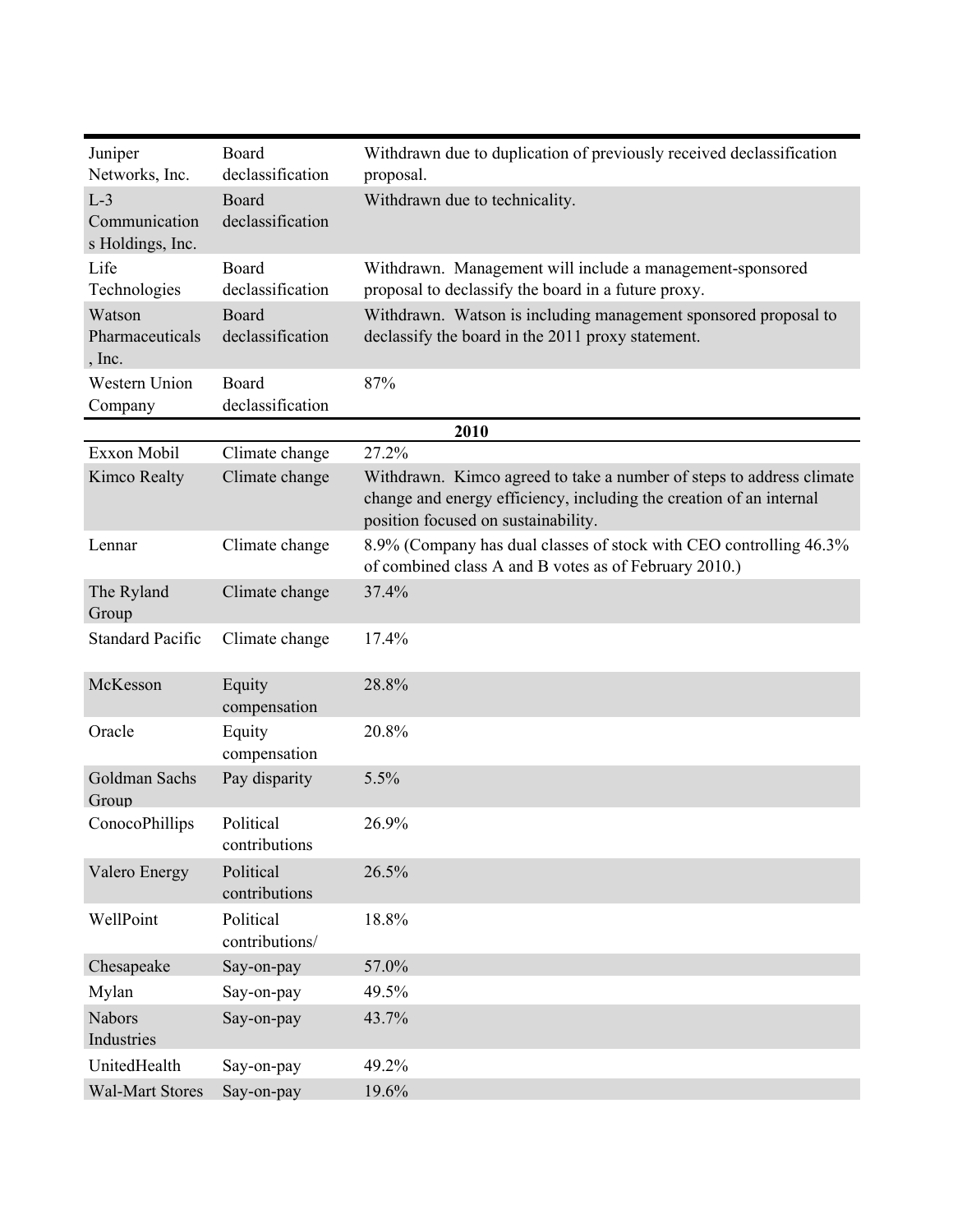| 2009                                 |                            |                                                                                                                                                                                                                                                                                                                      |
|--------------------------------------|----------------------------|----------------------------------------------------------------------------------------------------------------------------------------------------------------------------------------------------------------------------------------------------------------------------------------------------------------------|
| Exxon Mobil                          | Climate change             | 29.0%                                                                                                                                                                                                                                                                                                                |
| Lennar                               | Climate change             | 9.8% (Company has dual classes of stock.)                                                                                                                                                                                                                                                                            |
| PulteGroup                           | Climate change             | Withdrawn. Pulte agreed to include information on the energy<br>efficiency of the homes it builds, as well as a discussion of strategies to<br>increase the number of homes it builds above code, in its annual report.<br>Pulte also agreed to answer the Carbon Disclosure Project (CDP)<br>Questionnaire in 2009. |
| The Ryland<br>Group                  | Climate change             | 29.9%                                                                                                                                                                                                                                                                                                                |
| <b>Standard Pacific</b>              | Climate change             | 15.3%                                                                                                                                                                                                                                                                                                                |
| Ultra Petroleum                      | Climate change             | The vote did not count due to a technicality.                                                                                                                                                                                                                                                                        |
| McKesson                             | Equity<br>compensation     | 30.6%                                                                                                                                                                                                                                                                                                                |
| Oracle                               | Equity<br>compensation     | 20.6%                                                                                                                                                                                                                                                                                                                |
| Yum! Brands                          | Healthcare<br>principles   | 6.2%                                                                                                                                                                                                                                                                                                                 |
| Albemarle                            | /toxics                    | Lobbying expenses Withdrawn. Albemarle now discloses total product defense spending.<br>It also provides qualitative guidance on spending related to different<br>products and issues and commentary about its efforts to develop and<br>commercialize new and improved flame retardants.                            |
| ConocoPhillips                       | Political<br>contributions | 27.5%                                                                                                                                                                                                                                                                                                                |
| The McGraw-<br><b>Hill Companies</b> | Political<br>contributions | 37.1%. McGraw-Hill agreed to provide annual board oversight of its<br>political contributions and to disclose information on its memberships<br>in trade associations along with a list of politically-driven tax exempt<br>organizations to which the company contributes.                                          |
| Valero Energy                        | Political<br>contributions | 47.4% The company has adopted a political contributions disclosure<br>policy and provides contribution data on its website.                                                                                                                                                                                          |
| Apple                                | Say-on-pay                 | 51.6%. Apple has agreed to implement the proposal and provide                                                                                                                                                                                                                                                        |
| UnitedHealth<br>Group                | Say-on-pay                 | 40.7%                                                                                                                                                                                                                                                                                                                |
| <b>Wal-Mart Stores</b>               | Say-on-pay                 | 18.5%                                                                                                                                                                                                                                                                                                                |
| Wells Fargo &<br>Company             | Say-on-pay                 | Withdrawn. As a recipient of TARP funds, the company was required<br>to give investors a say-on-pay.                                                                                                                                                                                                                 |
|                                      |                            | 2008                                                                                                                                                                                                                                                                                                                 |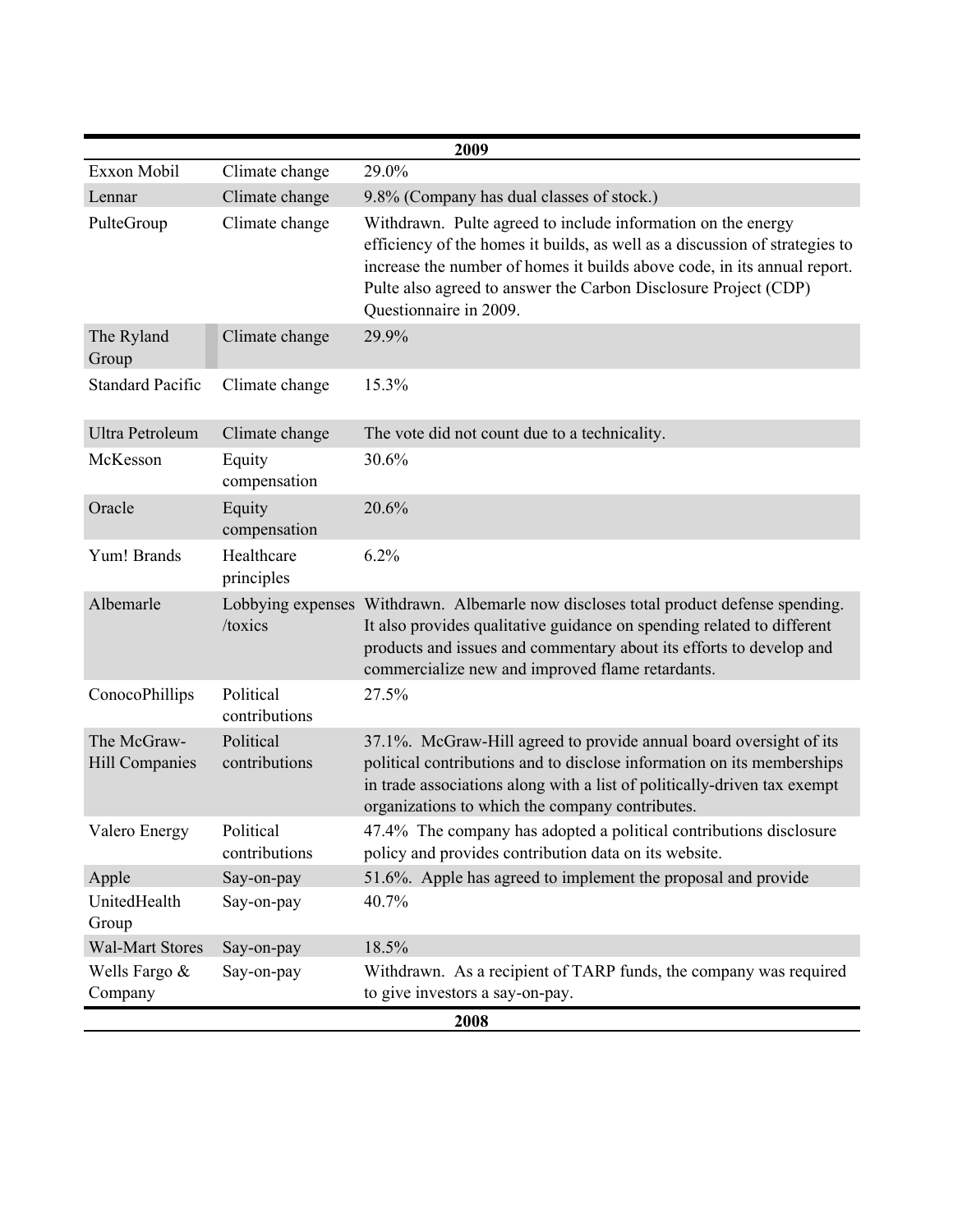| Centex                  | Climate change             | 26.0% The company announced plans to implement its Energy<br>Advantage Program in all new homes it builds beginning in 2009. The<br>program is expected to reduce emissions by thousands of tons over the<br>lifetimes of the homes. The company has also released a sustainability<br>report and provided information to the Carbon Disclosure Project. |
|-------------------------|----------------------------|----------------------------------------------------------------------------------------------------------------------------------------------------------------------------------------------------------------------------------------------------------------------------------------------------------------------------------------------------------|
| Exxon Mobil             | Climate change             | 30.9%                                                                                                                                                                                                                                                                                                                                                    |
| <b>KB</b> Home          | Climate change             | Withdrawn. KB Home released its first sustainability report in 2008.<br>The report included a description of how it plans to address emissions<br>from the end-use of its products and used the WRI/WBCSD GHG<br>Protocol to begin tracking emissions. The company also provides the<br>proponents with ongoing progress reports.                        |
| The Kroger Co.          | Climate change             | 39.6%                                                                                                                                                                                                                                                                                                                                                    |
| PulteGroup              | Climate change             | 22.0%                                                                                                                                                                                                                                                                                                                                                    |
| The Ryland<br>Group     | Climate change             | 25.4%                                                                                                                                                                                                                                                                                                                                                    |
| <b>Standard Pacific</b> | Climate change             | 33.7%                                                                                                                                                                                                                                                                                                                                                    |
| <b>Ultra Petroleum</b>  | Climate change             | 36.6%                                                                                                                                                                                                                                                                                                                                                    |
| ConocoPhillips          | Political<br>contributions | 28.2%                                                                                                                                                                                                                                                                                                                                                    |
| <b>Valero Energy</b>    | Political<br>contributions | 38.7%                                                                                                                                                                                                                                                                                                                                                    |
| Apple                   | Say-on-pay                 | 50.7%                                                                                                                                                                                                                                                                                                                                                    |
| <b>Wal-Mart Stores</b>  | Say-on-pay                 | 17.1%                                                                                                                                                                                                                                                                                                                                                    |
| Costco<br>Wholesale     | Toxics                     | Withdrawn. Costco agreed to report to filers on progress relating to<br>general sustainability efforts, with a particular focus on the reduction of<br>PVC use.                                                                                                                                                                                          |
|                         |                            | 2007                                                                                                                                                                                                                                                                                                                                                     |
| Bed Bath &<br>Beyond    | Climate change             | 25.0% (Unofficial Result). BBBY acknowledged shareholders' desire<br>for reporting on energy efficiency, emissions reductions and climate<br>change. BBBY assembled a team to gather information and consider<br>ways to report on these topics. BBBY also responded to the CDP in<br>2007.                                                              |
| Centex                  | Climate change             | Omitted.                                                                                                                                                                                                                                                                                                                                                 |
| The Kroger Co.          | Climate change             | 37.4%                                                                                                                                                                                                                                                                                                                                                    |
| Ultra Petroleum         | Climate change             | 30.9%                                                                                                                                                                                                                                                                                                                                                    |
| D.R. Horton             | Energy efficiency          | Withdrawn. The company agreed to complete the requested report.                                                                                                                                                                                                                                                                                          |
| <b>Standard Pacific</b> | Energy efficiency          | Omitted.                                                                                                                                                                                                                                                                                                                                                 |
| 3M Company              | Healthcare                 | Omitted.                                                                                                                                                                                                                                                                                                                                                 |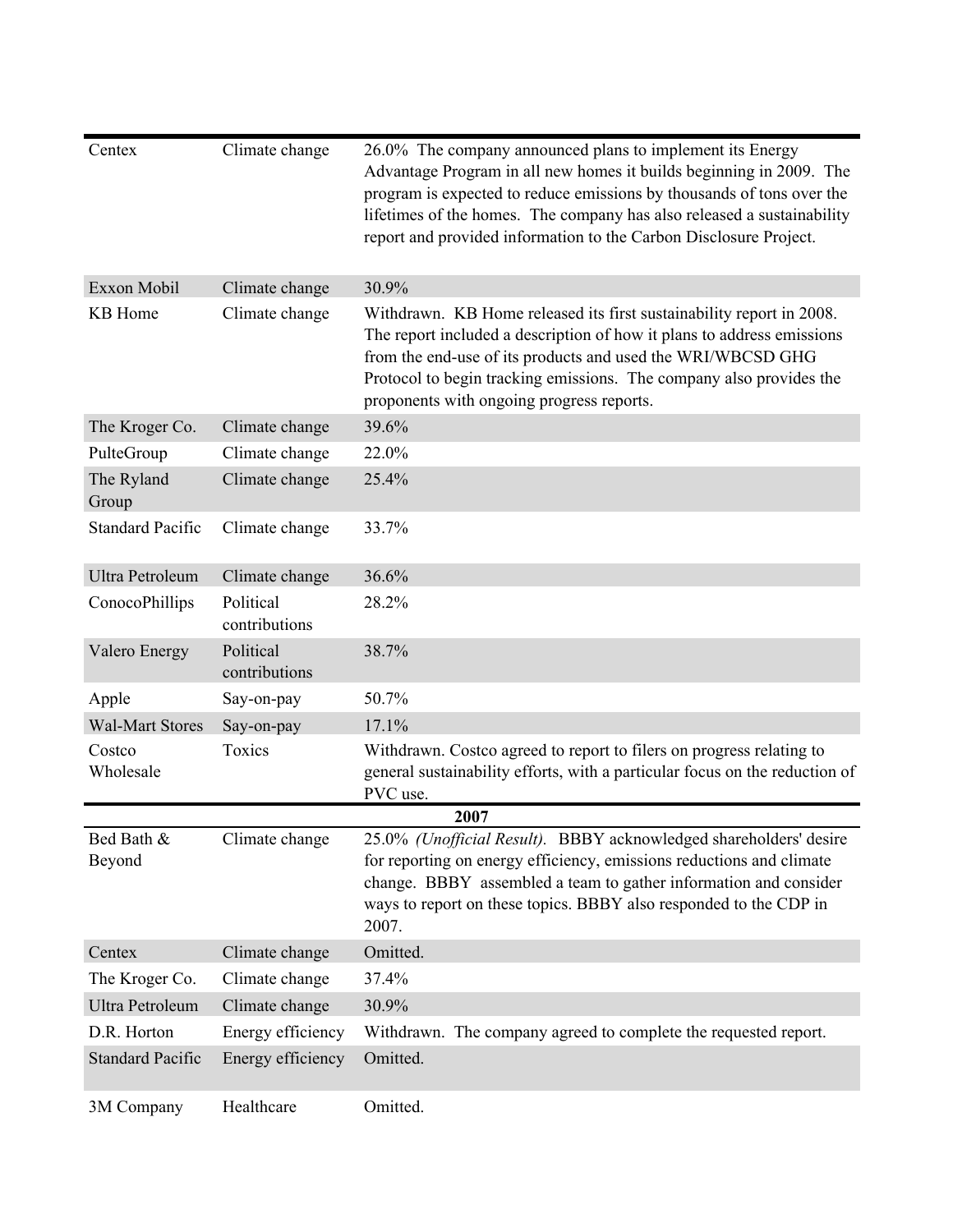| Kohl's                  | Healthcare                  | Omitted.                                                                                                                                                                                                                                                                                                                                                                                                                                                 |
|-------------------------|-----------------------------|----------------------------------------------------------------------------------------------------------------------------------------------------------------------------------------------------------------------------------------------------------------------------------------------------------------------------------------------------------------------------------------------------------------------------------------------------------|
| ConocoPhillips          | Political<br>contributions  | 11.9% The company provided some information relating to political<br>contributions on its website in response to our proposal.                                                                                                                                                                                                                                                                                                                           |
| Smithfield<br>Foods     | Sustainability<br>reporting | Withdrawn. Smithfield agreed to commence reporting on NOVs<br>occurring on contract farms and to undertake a facility-level report for a<br>company-owned farm.                                                                                                                                                                                                                                                                                          |
|                         |                             | 2006                                                                                                                                                                                                                                                                                                                                                                                                                                                     |
| Ultra Petroleum         | Climate change              | 22.3%                                                                                                                                                                                                                                                                                                                                                                                                                                                    |
| Vintage<br>Petroleum    | Climate change              | This resolution did not go to a vote as Vintage was acquired by<br>Occidental Petroleum.                                                                                                                                                                                                                                                                                                                                                                 |
| Centex                  | Energy efficiency           | 9.0%                                                                                                                                                                                                                                                                                                                                                                                                                                                     |
| D.R. Horton             | Energy efficiency           | 5.5%                                                                                                                                                                                                                                                                                                                                                                                                                                                     |
| The Home<br>Depot       | Energy efficiency           | Withdrawn due to the following commitments: completion of the 2006<br>CDP4 Questionnaire, continuation of a dialogue with the proponents,<br>and disclosure of various indicators and information relating to climate<br>change and energy efficiency.                                                                                                                                                                                                   |
| Lowe's<br>Companies     | Energy efficiency           | Withdrawn due to the following commitments: expansion of Lowe's<br>sustainability reporting, and disclosure of various indicators and<br>information relating to climate change and energy efficiency.                                                                                                                                                                                                                                                   |
| The Ryland              | Energy efficiency           | Omitted.                                                                                                                                                                                                                                                                                                                                                                                                                                                 |
| <b>Standard Pacific</b> | Energy efficiency           | 39.3%                                                                                                                                                                                                                                                                                                                                                                                                                                                    |
| Smithfield<br>Foods     | Sustainability<br>reporting | 29.3%                                                                                                                                                                                                                                                                                                                                                                                                                                                    |
|                         |                             | 2005                                                                                                                                                                                                                                                                                                                                                                                                                                                     |
| Anadarko<br>Petroleum   | Climate change              | Withdrawn. Company adopted a GHG management plan and agreed to<br>collect baseline emissions data, formed a climate change committee<br>and discussed its strategies for managing climate risk in its 10-K.                                                                                                                                                                                                                                              |
| Apache                  | Climate change              | Withdrawn. Company agreed to estimate its GHG emissions intensity<br>for all operated properties in Kyoto Annex I countries as well as<br>operated properties in the US and Australia, discuss the progress made<br>on all major GHG mitigation projects undertaken, issue a statement<br>regarding climate change endorsed by the company's CEO, and report<br>on climate change-related projects, initiatives and issues to its Board of<br>Directors. |
| Vintage<br>Petroleum    | Climate change              | 25.6%                                                                                                                                                                                                                                                                                                                                                                                                                                                    |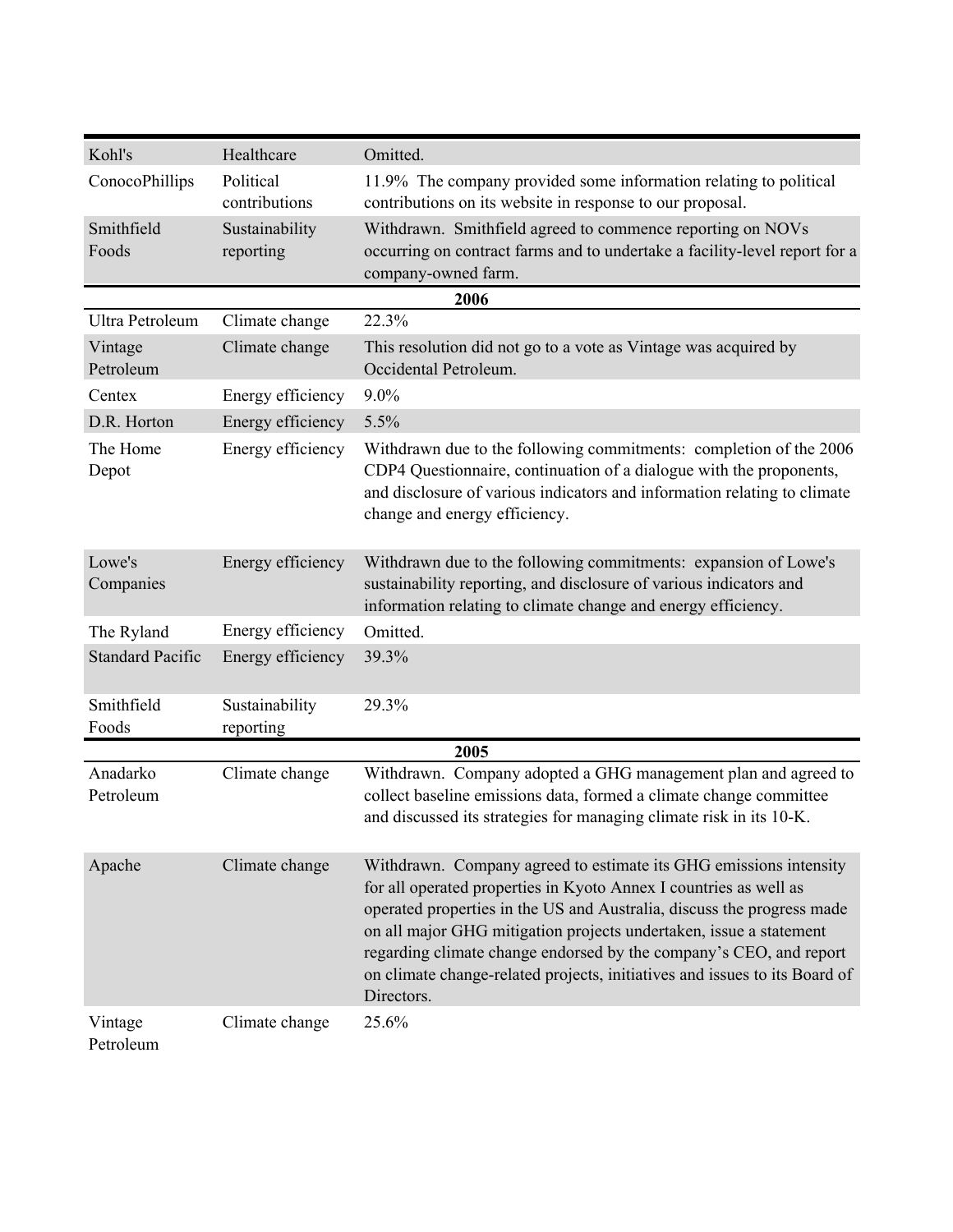| <b>XTO</b> Energy     | Climate change                          | Withdrawn. XTO agreed to: create a climate change committee to<br>address issues relating to GHG emissions, publicly acknowledge that<br>climate change is an important issue and disclose the actions it is<br>currently taking to address this issue, disclose its emissions baseline,<br>update emissions data annually, and formulate a plan for the reduction<br>of methane emissions from current operations.                           |
|-----------------------|-----------------------------------------|-----------------------------------------------------------------------------------------------------------------------------------------------------------------------------------------------------------------------------------------------------------------------------------------------------------------------------------------------------------------------------------------------------------------------------------------------|
| Centex                | Energy efficiency<br>and climate change | Withdrawn. The company agreed to: include a short section in its<br>proxy statement indicating that it received a proposal regarding climate<br>change, continue to discuss climate change related issues with the<br>proponents, and place information on energy efficient homes on its<br>website.                                                                                                                                          |
| Lennar                | Energy efficiency<br>and climate change | 2.3%                                                                                                                                                                                                                                                                                                                                                                                                                                          |
| The Ryland<br>Group   | Energy efficiency<br>and climate change | 7.9%                                                                                                                                                                                                                                                                                                                                                                                                                                          |
| Merck & Co.           | Political<br>contributions              | 8.8%. As a result of the resolution, Merck took steps to improve access<br>to information about its PAC contributions. The Company posted a<br>link on its website to Merck PAC data on the Federal Election<br>Commission's website. In addition, Merck annually posts information<br>about its corporate contributions in the United States, categorized by<br>state, candidate office and amount. This information is updated<br>annually. |
| Pfizer                | Reimportation of<br>prescription drugs  | 10.8%                                                                                                                                                                                                                                                                                                                                                                                                                                         |
| Smithfield<br>Foods   | Sustainability<br>reporting             | 24.8%.                                                                                                                                                                                                                                                                                                                                                                                                                                        |
|                       |                                         | 2004                                                                                                                                                                                                                                                                                                                                                                                                                                          |
| Anadarko<br>Petroleum | Climate change                          | 31.4%                                                                                                                                                                                                                                                                                                                                                                                                                                         |
| Valero Energy         | Climate change                          | 9.3% The company agreed to take the following actions: reduce<br>projected 2008 emissions by 5% below business as usual, reduce<br>emissions related to the combustion of its gasoline by an additional 2<br>million tons a year, complete and post an annual emissions inventory,<br>and publicly list the ways in which the company is attempting to reduce<br>its emissions.                                                               |
| Merck & Co.           | Political<br>contributions              | 10.1%                                                                                                                                                                                                                                                                                                                                                                                                                                         |
| Pfizer                | Political<br>contributions              | 10.9%. The company agreed to take the requested actions.                                                                                                                                                                                                                                                                                                                                                                                      |
| Smithfield<br>Foods   | Sustainability<br>reporting             | 20.9%                                                                                                                                                                                                                                                                                                                                                                                                                                         |